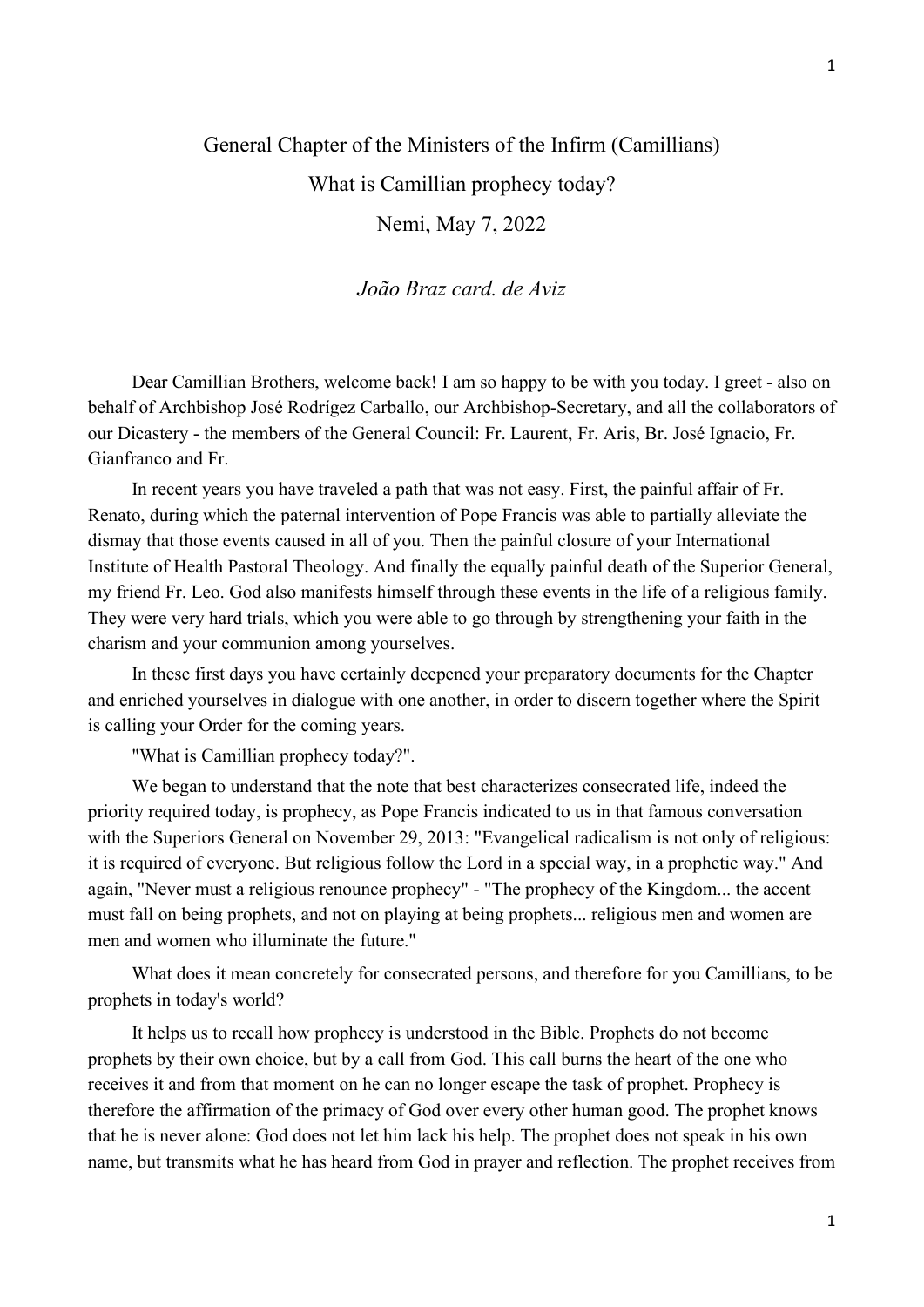God the ability to scrutinize the history in which he lives and to interpret events: he is like a sentinel who keeps watch during the night and knows when the dawn is coming (cf. Is 21:11-12). He knows God and he knows the men and women with whom he lives. Thus prophets are "mystics and contemplatives," capable of "discovering the signs of God's presence in daily life, (...) who know how to recognize the questions that God and humanity pose" (Letter of the CIVCSVA, Contemplate, p. 26).

 The prophet is capable of discernment and also of denouncing the evil of sin and injustice, because he is free, he does not have to answer to any other master but God, he has no other interests than those of God. The prophet habitually takes the side of the poor and defenseless because he knows that God himself is on their side.

 Prophecy can mean going against the tide with respect to the worldly mentality (which has sometimes entered the Church as well, even in our convents). Being prophets requires creativity and audacity - two other words dear to Pope Francis - to open up and travel together along new roads that our fathers did not travel; to revise the structures that might have worked in the past, but which today no longer correspond to the new dynamism of the mission; to renew the style and models in which the charism of our Institutes was incarnated in the past. It is the "prophecy of evangelical choices" (Letter of the CIVCSVA, Scrutate, p. 85) to express also in new forms the potentialities of the charism, the "energies" enclosed in it and not yet fully deployed.

 The invitation to live and actualize your charism "in a prophetic way" was addressed directly to you by Pope Francis in that important meeting he had with the Camillian Charismatic Family on May 18, 2019. "In the wake of this mission" - that is, the one that comes from the charism: to relive and bear witness in every time and place to Christ's merciful love for the sick - "you are called to continue your service in a prophetic manner. It is a question of looking to the future, open to the new forms of apostolate that the Spirit inspires in you and that the signs of the times and the needs of the world and the Church require. The great gift that you have received is still relevant and necessary even for our times, because it is founded on the charity that will never end (cf. 1 Cor 13:8). As a living part of the Church, sent to spread the Gospel so that people "may have life and have it in abundance" (*Jn* 10:10), you have the wonderful opportunity to do just that through the gestures of caring for life and of salus integrale, so necessary even in our time".

## 1. The prophecy of communion

 Especially in recent years in the Church, and in particular in consecrated life, we are increasingly understanding that communion is what the Holy Spirit asks of all of us and is a necessary condition for the credibility of our evangelical witness and also of our apostolic fruitfulness. We are also learning to call this communion by another name that was not used much before: synodality.

 We have already entered the new millennium two decades ago, a true "change of epoch" (Pope Francis at the National Convention of the Italian Church, Florence, November 10, 2015), which requires from all of us a new understanding of what is happening and new ways of proposing the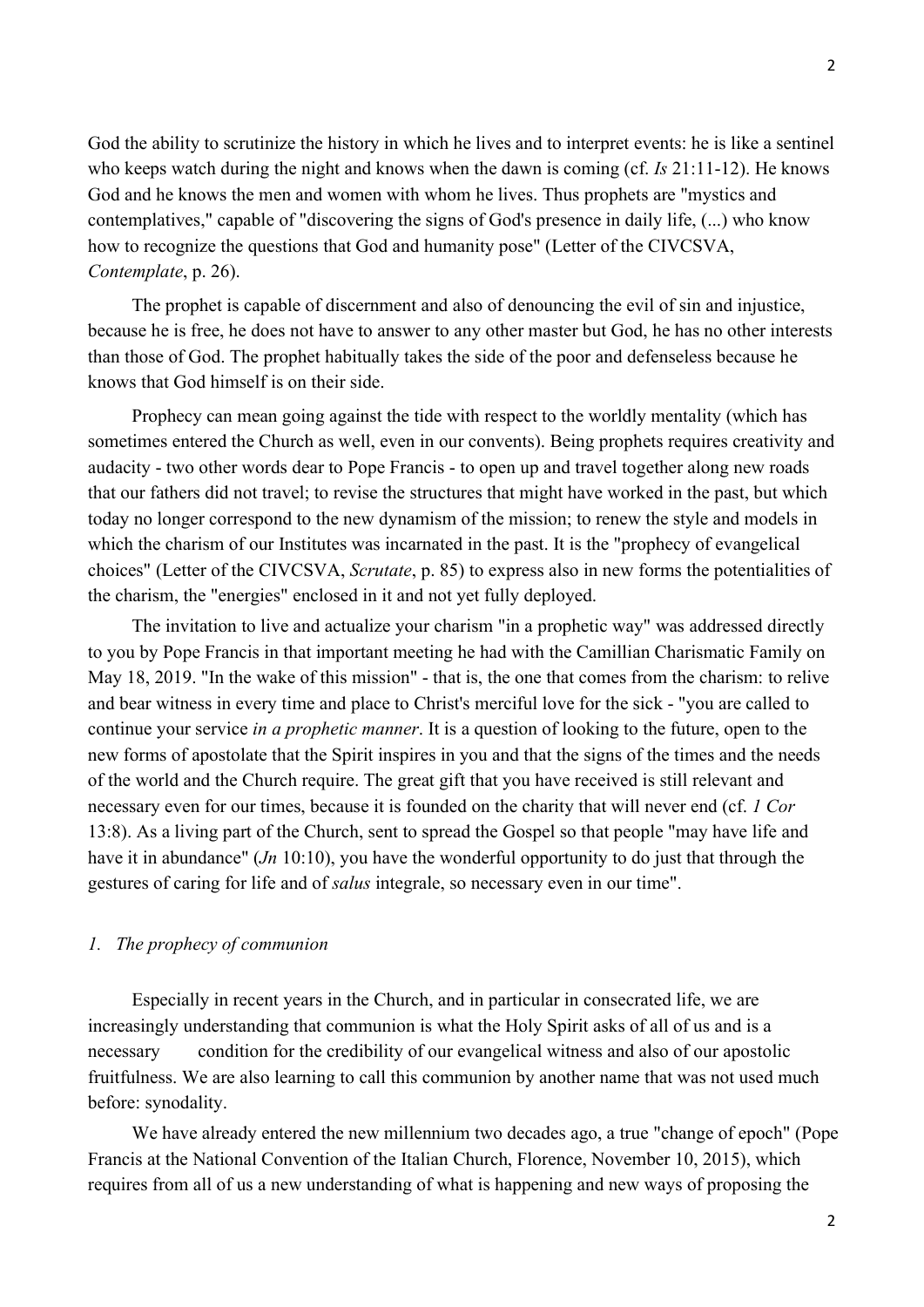Gospel as a response to the questions of the men and women of this age. In 2001 Pope Saint John Paul II wrote that a spirituality of communion is "the great challenge before us in the millennium that is beginning, if we are to be faithful to God's plan and also respond to the world's deepest expectations" (Novo millennio ineunte, 43). And in 2015, Pope Francis told us that "the path of synodality is the path that God expects of the Church of the third millennium," because the world in which we live "demands of the Church the strengthening of synergies in all areas of her mission" (Pope Francis at the Commemoration of the 50th Anniversary of the Institution of the Synod of Bishops, October 17, 2015).

 It seems to me that synodality and communion are the two words that the Holy Spirit is telling us through the mouth of Peter today in order to continue to be faithful to the mandate received from Christ: "Go, evangelize all peoples" (Mt 28:19).

 The challenge to make the spirituality of communion the way of life of this millennium is then made explicit by Pope Francis as follows: "we feel the challenge to discover and transmit the 'mystique' of living together, of mixing, of meeting, of taking each other in our arms, of supporting each other, of participating in this somewhat chaotic tide that can be transformed into a true experience of fraternity, into a caravan of solidarity, into a holy pilgrimage  $(...)$ " (*Evangelii* gaudium 87).

 The principle of synodality, to which Pope Francis calls the whole Church, also applies perfectly to the consecrated life. This is well explained by a beautiful document of the International

 Theological Commission: "Synodality in the life and mission of the Church", dated March 2, 2018, which in n. 74 suggests "the involvement in the synodal life of the Church of communities of consecrated life, movements and new ecclesial communities. All these realities (...) can offer significant experiences of synodal articulation of the life of communion and dynamics of community discernment implemented within them, along with stimuli in identifying new ways of evangelization."

Communion among us in the charismatic community

 A first area in which to revive communion and the style of synodality is the internal life of an Institute.

 We know of Orders and Congregations that are organized in a rigidly centralized form, in which every choice and orientation is decided by the central government and the territorial articulations are totally dependent and mere executors of the decisions of the center. Even the representative bodies envisaged by the Constitutions, such as Chapters or Assemblies, are sometimes manipulated and reduced to approving decisions already taken previously. This leads to anachronistic and even ridiculous forms of exercise of supreme authority and total dependence of local superiors and communities on the central government. The consequences are predictable and even known.

 In other institutions, the opposite occurs. The legitimate demand for subsidiarity and decentralization on the part of the territorial organizations can be combined with a certain impatience with the central government and, as a result, encourage centrifugal thrusts and demands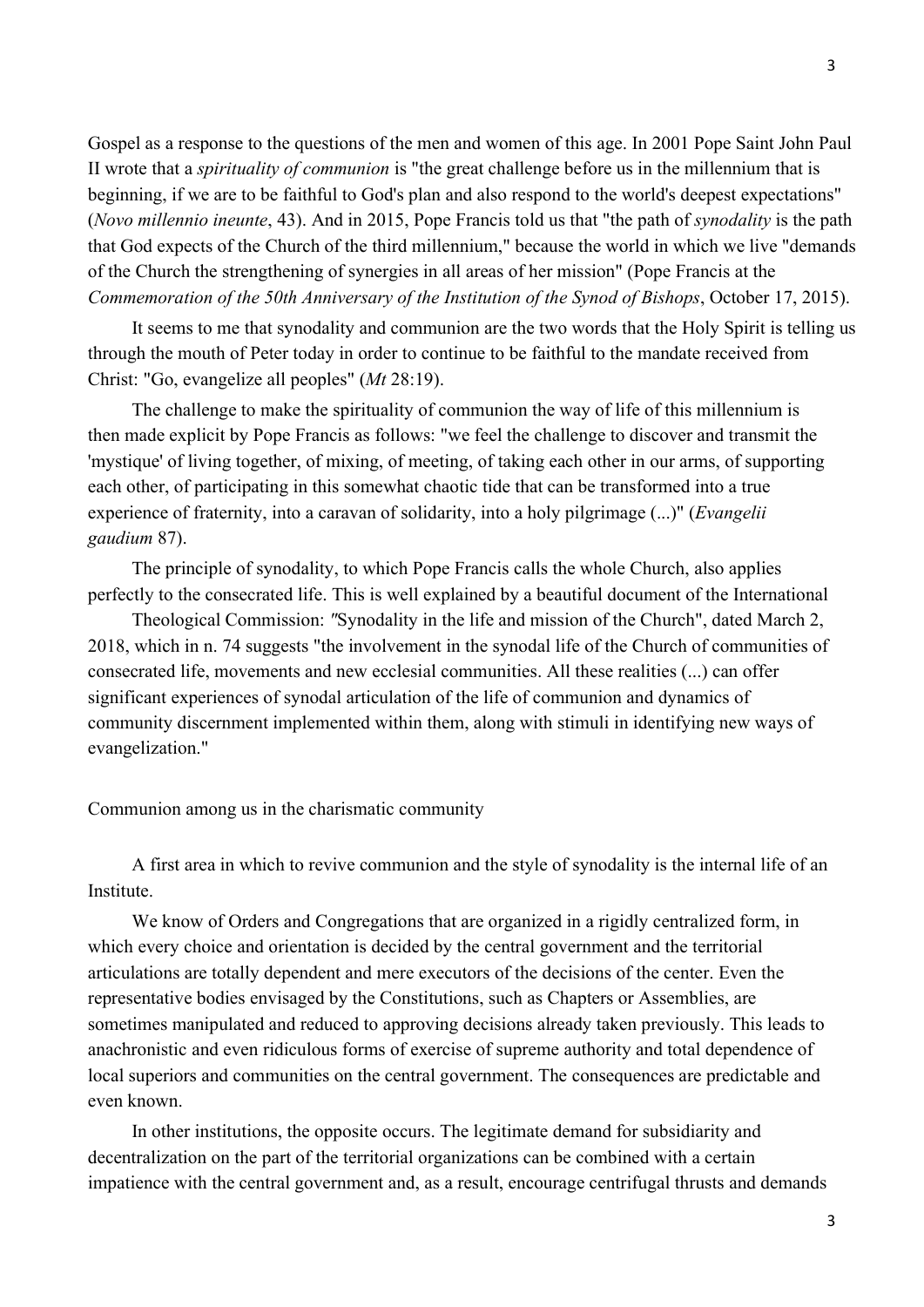for autonomy that end up weakening or even breaking the unity of the single family. At the beginning, the reasons may be good and understandable, such as: "Rome doesn't know our real situation", "only we have the correct vision of the local reality", "the center doesn't understand us, doesn't listen to us", "we can't conform to central decisions that are valid for everyone", etc. Sometimes there are also attitudes that are not exempt from this. At times, individualistic attitudes or the excessive protagonism of some local superiors are not exempt. In this case, too, we see the effects: the central government is reduced to a mere "spiritual inspirer" or provider of useful services; decisions taken collegially do not find acceptance and implementation at the local levels; each territorial articulation decides on management and apostolic choices in an autocratic manner; it can happen that a part experiences economic difficulties or shortage of personnel, and does not receive support from the rest of the Institute.

 This second approach is also harmful. We have seen entire provinces ask to become independent from the rest of the Congregation and therefore break away and become autonomous institutes. Or Institutes that no longer recognize themselves in the one shared apostolic project, each going its own way and ending up losing the family spirit and the authentic life of the charism.

 This push towards fragmentation can also derive from a certain mentality that we see in social life, of countries and groups that claim so much their own identity and distinction, that they want to be interested only in their own good and avoid solidarity with others, perhaps more fragile. It is as if a member of our body, noticing that the rest of the organism is becoming old and sick, were to say: it is better if I detach myself and think for myself, before I come to a bad end along with the rest of the body! Pope Francis has told us many times: "No one is saved alone!".

 The old saying: "Unity is strength" is more relevant than ever. It is precisely the current conditions of fragility that many Institutes are experiencing, and which you also know, that should convince us of the urgency of banding together even more strongly. If the great bankers of the world unite to increase their profits, if the most important companies agree to better control the global market, will not we, who have chosen to work for the Kingdom of God, do the same?

 In an Institute of consecrated life, it is the same blood that circulates among all the members, that of the one charism, transmitted by the founder and incarnated by the different generations, before and beyond geographical, cultural or linguistic distinctions or the diversity of the forms in which the charism is incarnated. A religious feels above all a member of the one body that is the Institute. Thus, having in mind the good of the entire body, of the one family, he assumes the project and the vision chosen and shared by all, while implementing it in his own particular sphere.

 In the same perspective, the circulation of goods and persons among the entire body of the Institute also becomes natural. This, too, is a prophecy for our multicultural and multi-ethnic world: the establishment of communities composed of religious of different geographical origins will become increasingly normal, not only in central governments but in every part of an Institute. We will thus give positive witness that among us "there is neither Jew nor Greek" (cf. Gal 3:28): each one ready to go wherever apostolic needs and common discernment require.

 Here, too, I quote a part of Pope Francis' message in his meeting with you on May 18, 2019: "I encourage you always to cultivate communion among yourselves, in that synodal style that I have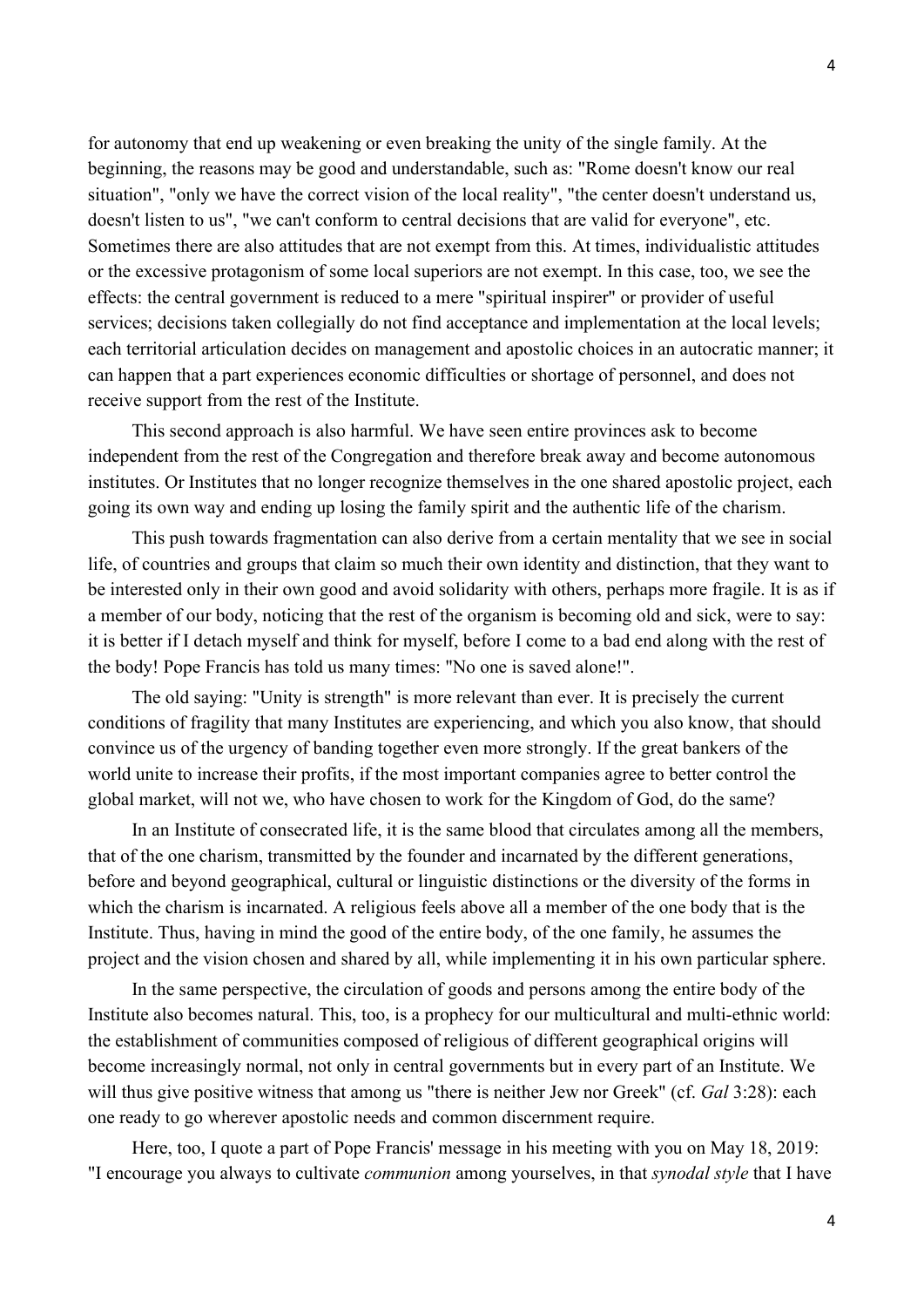proposed to the whole Church, listening to one another (...). Be ever more aware that 'it is in communion, even if it costs effort, that a charism reveals itself authentically and mysteriously fruitful' (Apostolic Exhortation Evangelii gaudium, 130)".

## Communion ad extra

Therefore, spirituality of communion and synodality, applied to consecrated life, can also be expressed with a word that has been emerging for some years: inter-congregationality. It is a reality that is becoming incarnate, a harbinger of hope and an incubator of vital and innovative experiences. It is already mentioned in the Apostolic Exhortation "Vita consecrata" (1996) when it exhorts us to live communion by cultivating "mutual collaboration among the various Institutes of Consecrated Life and Societies of Apostolic Life" (Vita consecrata 52) and further on when it places "inter-congregational collaboration" among the ways in which consecrated life today can maintain its prophetic force and be an evangelical leaven and an innovative cultural proposal (Vita consecrata 80). Even more explicit is what we read in the instruction "Starting Afresh from Christ" of the Congregation for Institutes of Consecrated Life and Societies of Apostolic Life (2002): "The communion which consecrated men and women are called to live goes far beyond their own religious family or Institute. By opening themselves to communion with other Institutes and other forms of consecration, they can broaden their communion, rediscover their common Gospel roots and at the same time grasp more clearly the beauty of their own identity in the variety of their charism, as branches of the one vine" (n. 30).

 We all remember Pope Francis' inspiring exhortation opening the Year of Consecrated Life in November 2014: "I also expect communion to grow among the members of the different Institutes. Might not this year be an opportunity to step out more courageously from the confines of one's own Institute to work out together, locally and globally, common projects of formation, evangelization, and social interventions? In this way a real prophetic witness can be offered more effectively. Communion and the encounter between different charisms and vocations is a path of hope. No one builds the future by isolating himself, nor by his own strength alone, but by recognizing himself in the truth of a communion that is always open to encounter, dialogue, listening, mutual help and preserves us from the disease of self-referentiality" (Pope Francis Letter To All Consecrated Persons, November 21, 2014).

 It is not just a matter of joining forces and collaborating on common initiatives because we are forced to do so by external circumstances: the reduction in numbers of a single Institute (the advanced age of its members and few new entries), the scarcity of economic resources, the complexity of the social environments where we provide our services. You yourselves are well aware of the complexity of the world of health and illness, where you mainly operate, the vastness of the needs and the difficulty in providing effective responses. These "thorns" of the present situation can certainly stimulate us, but we want to do so above all in order to be able to give a better witness to the Gospel and to the precept of mutual love, which is the badge by which we will be recognized as true disciples of Christ (cf. Jn 13:35).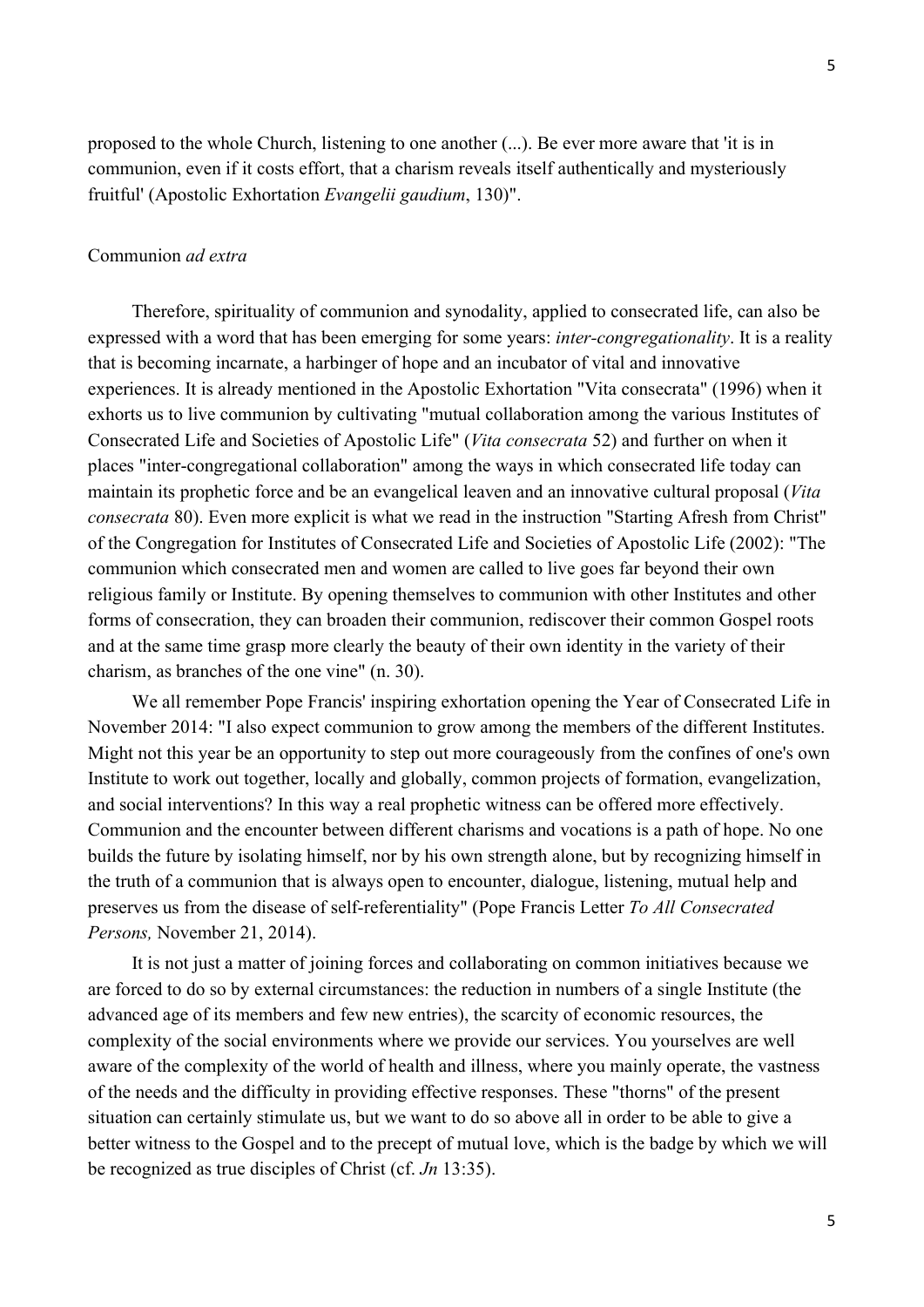## 2. The health prophecy

 The world in which you exercise your ministry is especially that of promoting health and caring for the sick and the poor.

 Here you are masters, because of the experience gathered over so many centuries of incarnating the charism in every part of the world, and because of the competence that is recognized in you. Do not think that, following the closure of your international Institute "Camillianum", the task of continuing to express the completeness of the charism that the founder transmitted to you and that the Church has recognized has been diminished: assisting the sick in body and spirit and teaching others how to serve them. You can and must continue to do so, inspired by those who have preceded you and by the experience you have gained, perhaps by spreading the "new school of charity" begun by Saint Camillus to many more places.

 You are well aware of the many difficult challenges to your ministry, some of them new compared to the past, and different for each place in the world where you are present. I mention only one of them here, by way of example.

 In recent decades we have come to understand the enormous impact that environmental changes have on the living conditions and health of people, especially the poorest and most fragile, who suffer the greatest consequences. The *Laudato si' Platform*, promoted by the Holy See through the Dicastery for Integral Human Development, will undoubtedly see you engaged in collaborating on many initiatives to "care for our common home," in the holistic perspective of integral ecology suggested by Pope Francis. As you Camillians are the specialists in this broad, multidimensional vision of care, you will be able to contribute to this planetary project of healing relationships with God the Creator, with our neighbors, and with the earth.

 It seems to me that it is no longer enough just to continue to repeat what those who have gone before you have done well for the benefit of the poor and the sick. Every organism must necessarily change and transform itself in order to continue to be itself and to grow. New questions and new needs require new answers. Certainly, there may be a fear of no longer being able to sustain the works already begun and taking the risk of starting new ones: "we are few, we have little strength and few resources"... But when Saint Camillus began, did he not have before him equally great and difficult challenges and obstacles? At that time, his own life and that of his companions was at risk. Where did he find courage, whom did he trust? "Courage pusillanimous, go forth, that I may help you, for this is my work and not yours!" he heard himself said by the Crucified One.

 In deciding which apostolic works to leave behind and which new ones to undertake, it may be useful to take as a starting point and criterion for discernment not primarily economic or efficiency evaluations, which we must prudently consider, but rather: what are the most urgent needs of the sick in this part of the world in which we operate and at this time? To which of these needs is no one giving an adequate response?

I am always surprised when I read the Gospel episode of the healing of blind Bartimaeus. Hearing him cry out, Jesus calls him and asks, "What do you want me to do for you?" (Mk 10:51). It seems so obvious to everyone that he cried out to ask for his sight back! But Jesus does not impose